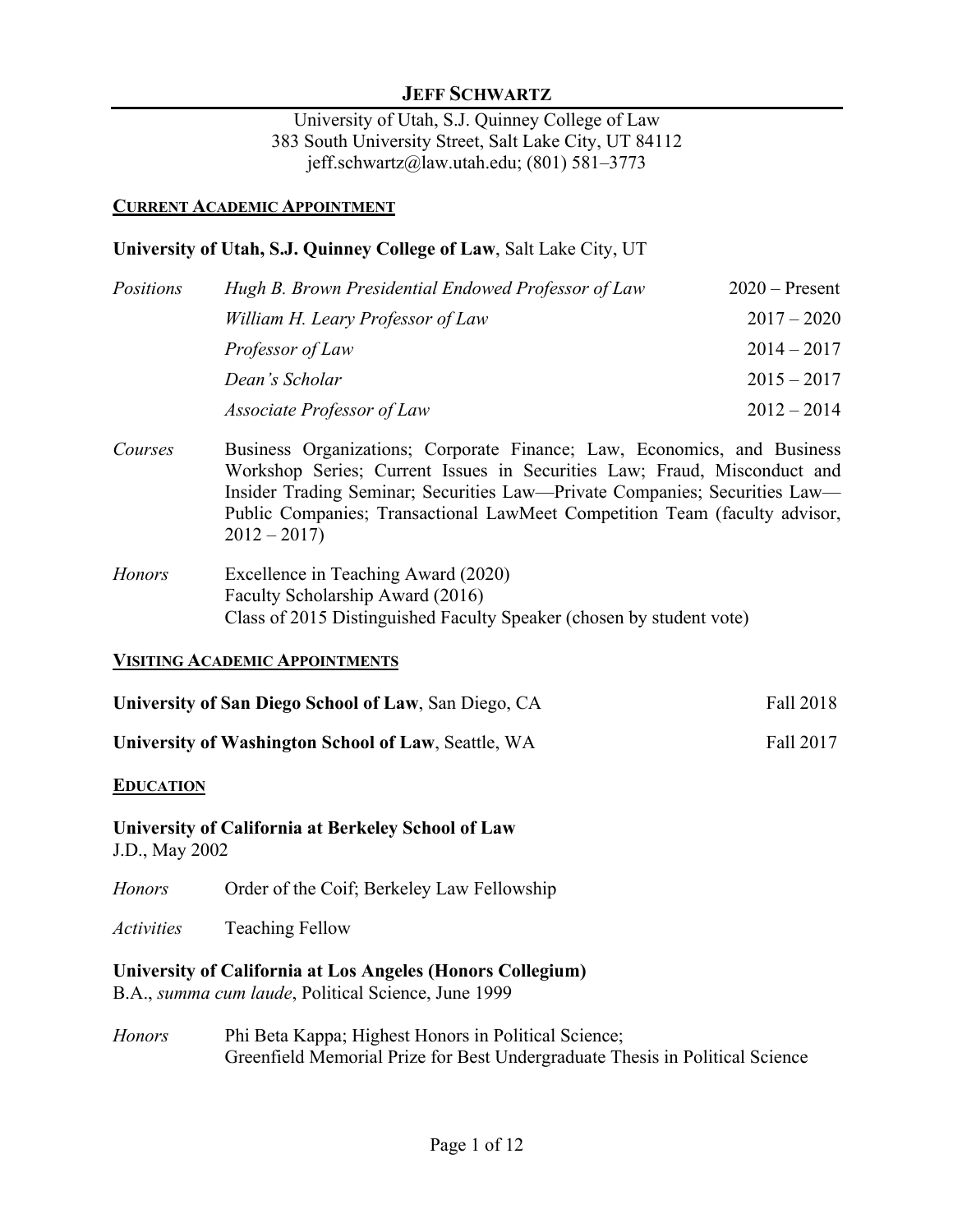# **ARTICLES**

- *Social Enterprise Law: A Theoretical and Comparative Perspective*, OHIO STATE BUSINESS LAW JOURNAL (forthcoming 2021) (with Rado Bohinc) (invited symposium).
- *De Facto Shareholder Primacy*, 79 MARYLAND LAW REVIEW 652 (2020).
	- The subject of an article by John Sepanski, *Step 1: Neuter Activists. Step 2: CEOs Rejoice. Step 3: Profit? A Law Professor's Case for Reigning in Hedge Funds*, INSTITUTIONAL INVESTOR, July 25, 2019.
- *Should Mutual Funds Invest in Startups?*, 95 NORTH CAROLINA L. REV. 1341 (2017) (invited symposium, full-length article).
	- *Selected for reprinting in* 50 SECURITIES L. REV. § 5.2 (Donald C. Langevoort ed., 2018) (a yearly anthology of leading works in securities law).
	- The subject of an article by Chana Schoenberger, *When Funds Invest in Startups: The Business Can Be Lucrative for Mutual Funds. And Problematic*, WALL ST. J., May 8, 2017.
	- *Featured in* THE HARVARD LAW SCHOOL FORUM ON CORPORATE GOVERNANCE AND FINANCIAL REGULATION (February 26, 2017).
- *Cost-Benefit Analysis and the Conflict Minerals Rule*, 68 ADMIN. L. REV. 287 (2016) (with Alexandrea Nelson).
	- Response essay by Joshua T. White, *Quantified Cost-Benefit Analysis at the SEC*, 2 ADMIN. L. REV. ACCORD 53 (2016).
	- *Featured in* THE CLS BLUE SKY BLOG, COLUMBIA LAW SCHOOL'S BLOG ON CORPORATIONS AND THE CAPITAL MARKETS (March 15, 2016).
- *The Conflict Minerals Experiment*, 6 HARVARD BUS. L. REV. 129 (2016).
- *The Corporatization of Personhood*, 2015 U. ILL. L. REV. 1119.
- *The Law and Economics of Scaled Equity Market Regulation*, 39 J. CORP. L. 347 (2014).
- *The Twilight of Equity Liquidity*, 34 CARDOZO L. REV. 531 (2012).
	- Served as the basis of a reform proposal by the SEC Advisory Committee on Small and Emerging Companies. The Advisory Committee's proposal spurred activities in the SEC and Congress. Most notably, as called for in the proposal, "The Main Street Growth Act," a bill passed by the House Financial Services Committee in 2016,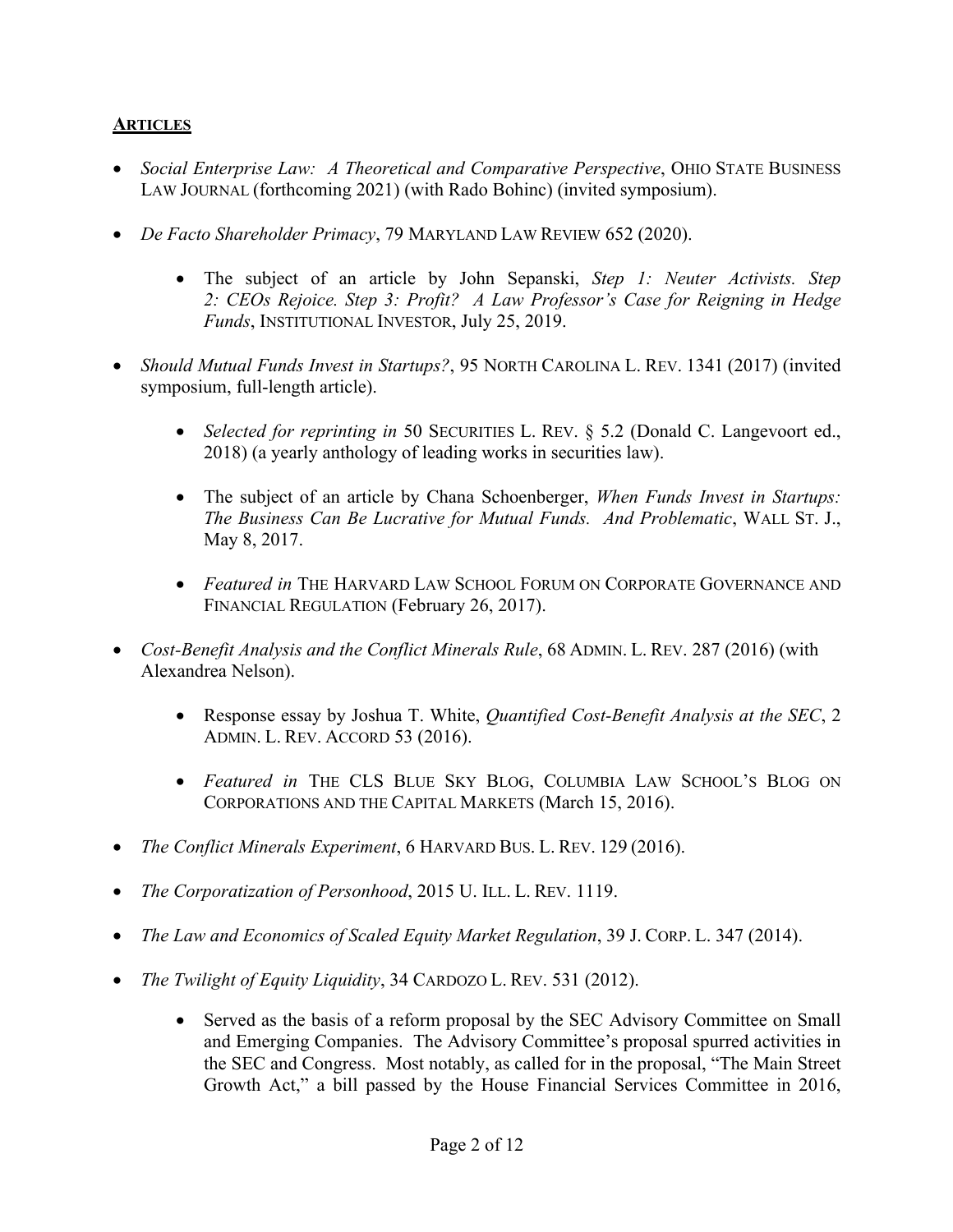sought to create a junior equity market. The bill was reintroduced and passed by the House of Representatives as part of the "JOBS and Investor Confidence Act of 2018."

- *Reprinted in* 45 SECURITIES L. REV. 81 (Donald C. Langevoort ed., 2013).
- *Reprinted in* 55 CORPORATE PRACTICE COMMENTATOR 367 (Robert B. Thompson ed., 2013) (a periodical of leading works in corporate and securities law).
- *Featured in* THE CLS BLUE SKY BLOG, COLUMBIA LAW SCHOOL'S BLOG ON CORPORATIONS AND THE CAPITAL MARKETS (May 15, 2013).
- *Rethinking 401(k)s*, 49 HARVARD J. ON LEGIS. 53 (2012).
- *Fairness, Utility, and Market Risk*, 89 OREGON L. REV. 175 (2010).
- *Reconceptualizing Investment Management Regulation*, 16 GEORGE MASON L. REV. 521 (2009).
	- *Reprinted in* 42 SECURITIES L. REV. 574 (Donald C. Langevoort ed., 2010).
- *Workplace Rights and Illegal Immigration: How Implied Repeal Analysis Cuts Through the Haze of* Hoffman Plastic*, its Predecessors and its Progeny*, 29 BERKELEY J. EMP. & LAB. L. 1 (2008) (with Nhan T. Vu).
	- *Reprinted in* 29 IMMIGRATION & NATIONALITY L. REV. 813 (Gabriel J. Chin ed., 2008) (a yearly "anthology of seminal law review articles in immigration, nationality and citizenship law").
- *Mutual Fund Conflicts of Interest in the Wake of the Short-Term Trading Scandals: Encouraging Structural Change Through Shareholder Choice*, 2 N.Y.U. J.L. & BUS. 91 (2005).
- *Good Faith in Partner Expulsions: Application of a Contract Law Paradigm*, 9 CHAPMAN L. REV. 1 (2005).

# **BOOK CHAPTERS**

- *'Public' Mutual Funds*, (forthcoming in THE HANDBOOK ON INVESTOR PROTECTION, Arthur Laby ed., Cambridge Univ. Press 2021).
	- *Featured in* THE CLS BLUE SKY BLOG, COLUMBIA LAW SCHOOL'S BLOG ON CORPORATIONS AND THE CAPITAL MARKETS (April 29, 2021).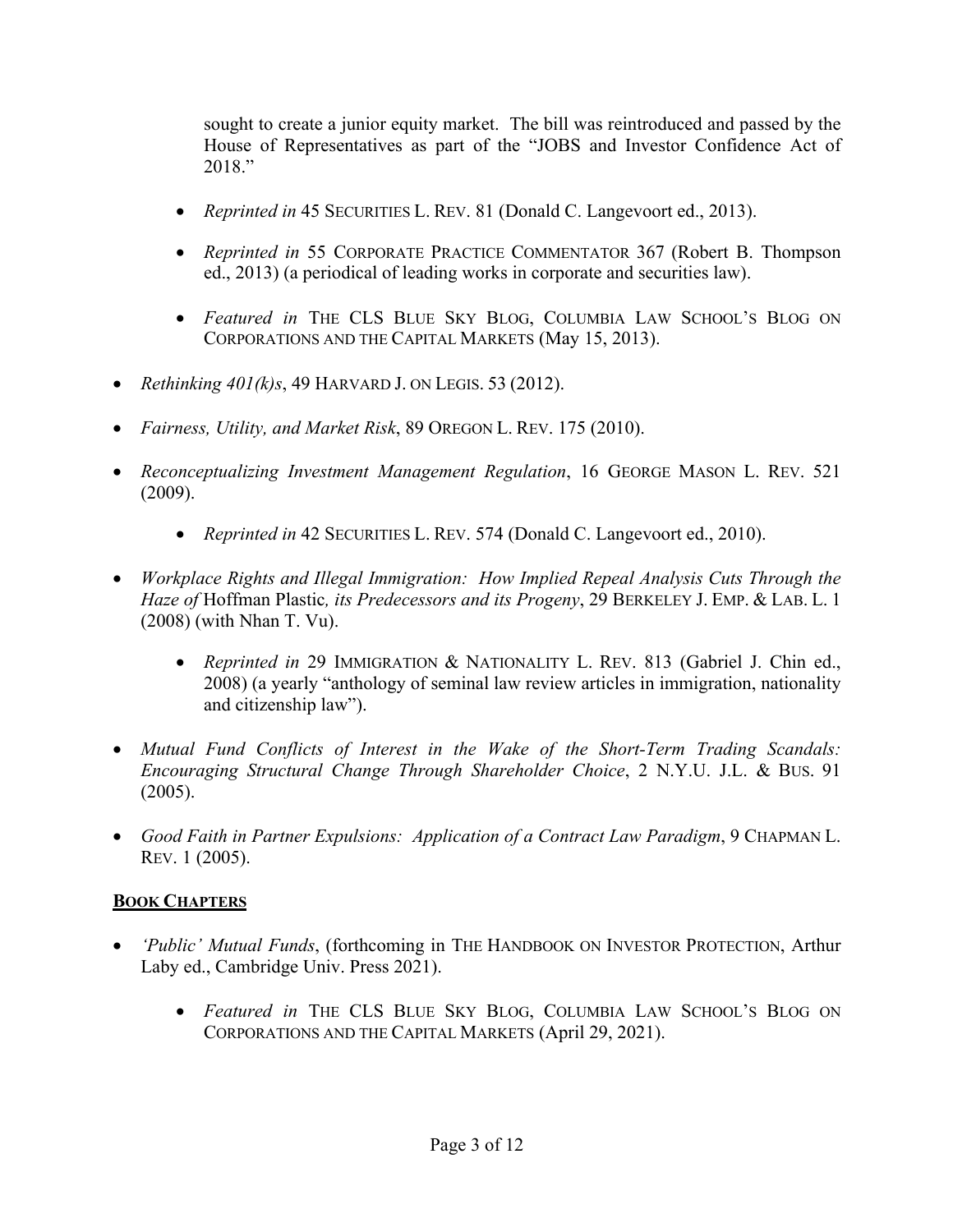• *Regulating Venture Exchanges: Listing Standards, Market Microstructure, and Investor Protection* (forthcoming in THE HANDBOOK ON LAW AND ENTREPRENEURSHIP, Gordon Smith & Christine Hurt eds., Cambridge Univ. Press 2021).

# **ONLINE PUBLICATIONS**

- *The Crystallization of Hedge-Fund Regulation*, 2 HARVARD BUS. L. REV. ONLINE 73 (2011).
- Guest blogger, THE CONGLOMERATE, November 2010.

### **GOVERNMENT TESTIMONY AND PRESENTATIONS**

- Subcommittee on Monetary Policy and Trade of the U.S. House Financial Services Committee, November 17, 2015.
	- Oral Testimony/Written Testimony/Panelist, *Hearing Titled "Dodd-Frank Five Years Later: What Have We Learned from Conflict Minerals Reporting?"*
- SEC Advisory Committee on Small and Emerging Companies, Meeting on September 7, 2012.
	- Presenter, *Improving Market Conditions for Small and Emerging Companies after the JOBS Act: Scaled Disclosure and Beyond*.

## **MEDIA COMMENTARY**

Nate Carlisle, *LDS Church Discloses the \$37.8 Billion Stock Portfolio of its Biggest Investment Fund, Salt Lake City Tribune*, March 7, 2020.

John Sepanski, *Step 1: Neuter Activists. Step 2: CEOs Rejoice. Step 3: Profit? A Law Professor's Case for Reigning in Hedge Funds*, Institutional Investor, July 25, 2019.

Justin Rohrlich & Ana Campoy, *There May Never Be a Better Time to Engage in Insider Trading*, QUARTZ, Jan. 15, 2019.

Chana Schoenberger, *When Funds Invest in Startups: The Business Can Be Lucrative for Mutual Funds. And Problematic*, WALL ST. J., May 8, 2017.

Llewellyn Hinkes-Jones, *How Much Did Dodd-Frank Cost? Don't Ask Banks*, BLOOMBERG BNA, February 2, 2017.

Doug Sword, *GAO Sees Better Conflict Minerals Tracking, Murky Money Trail*, CQ ROLL CALL, Aug. 26, 2016.

Che Odom, *SEC Conflict Minerals Rule Unfair, Rwanda Minister Says*, BLOOMBERG BNA, Nov. 25, 2015.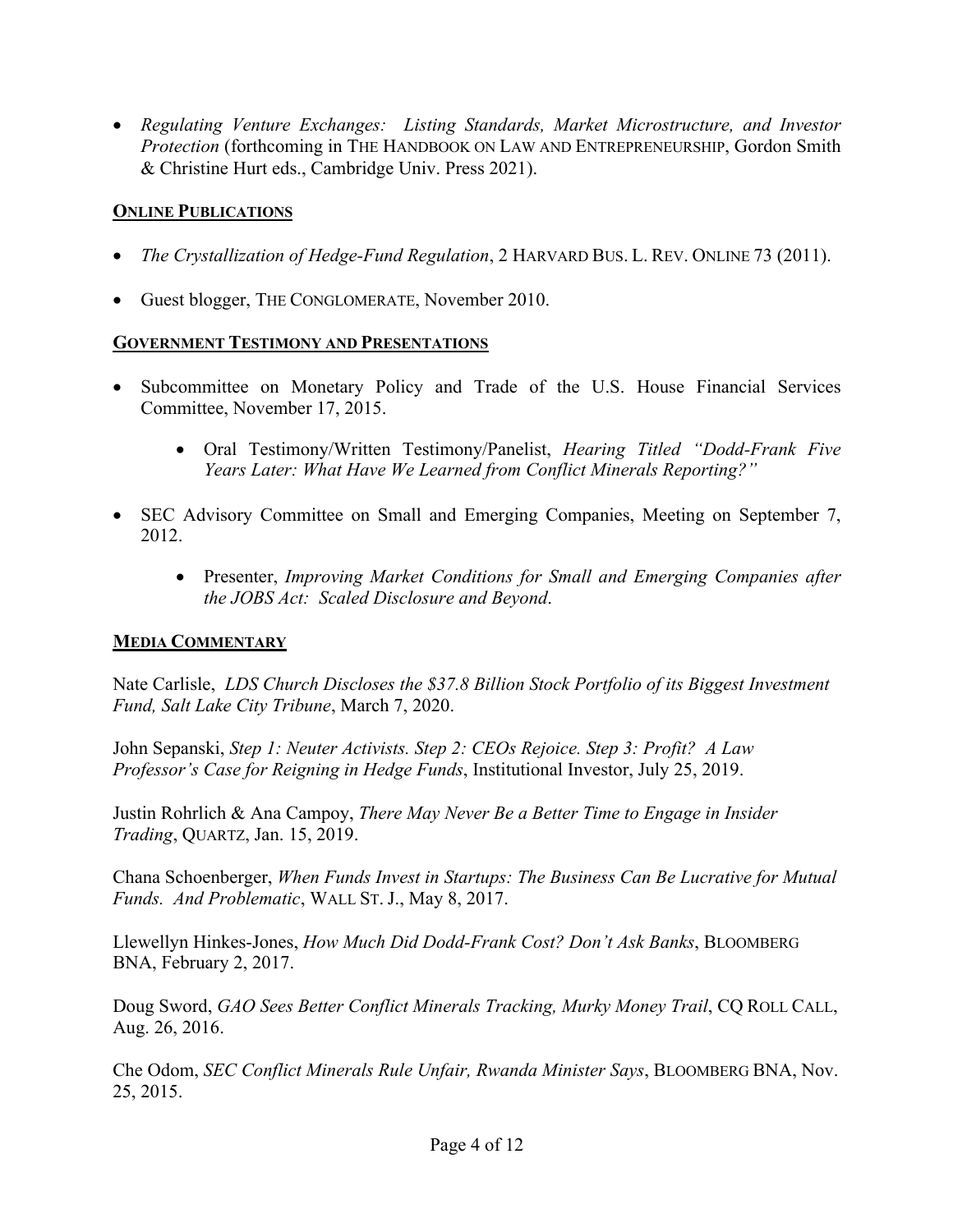James Karuhanga, *Rwanda a Conflict-Free Mineral Country – Government*, ALLAFRICA, Nov. 19, 2015.

Emily Chasan, *House Subcommittee Testimony Calls Conflict Minerals Rule a Failure*, WALL ST. J. CFO J., Nov. 17, 2015.

Morgan Winsor, *Congo's Conflict Minerals: US Companies Struggle to Trace Tantalum, Tungsten, Tin, Gold in Their Products*, INT'L BUS. TIMES, Sept. 18. 2015.

Emily Chasan, *U.S. Firms Struggle to Trace 'Conflict Minerals*,*'* WALL ST. J., Aug. 4, 2015.

Brian Grimmett, *Overstock.com is Trying to Reinvent Wall Street*, NPR UTAH, June 11, 2015.

Emily Chasan, *EU Readies for Vote on Conflict Minerals*, WALL ST. J. CFO J., May 19, 2015.

# **PEER REVIEWER**

*Yale Law Journal* (2014); *Stanford Law Review* (2014); *American Business Law Journal* (2012).

# **GRANT FUNDING**

Rocky Mountain Mineral Law Foundation, grant for study of conflict-mineral tracing efforts (2016).

## **PRESENTATIONS, CONFERENCES, AND WORKSHOPS**

- Presenter, *Social Enterprise Law: A Theoretical and Comparative Perspective*, Conference on Global Digital Economy: Managing Challenges and Opportunities, Birla Global University Bhubaneswar, via Zoom, April 2021.
- Presenter, *'Public' Mutual Funds*, Institute for Law & Economics Workshop Series, University of Pennsylvania Law School, via Zoom, March 2021.
- Moderator/Organizer, *Section on Economic Globalization and Governance: COVID-19 and Corporate Governance*, Association of American Law Schools Annual Meeting, via Zoom, January 2021.
- Moderator, *Entering and Navigating the Legal Academy*, National Business Law Scholars Conference, University of Tennessee School of Law, via Zoom, July 2020.
- Moderator, *Antitrust and Competition*, National Business Law Scholars Conference, University of Tennessee School of Law, via Zoom, June 2020.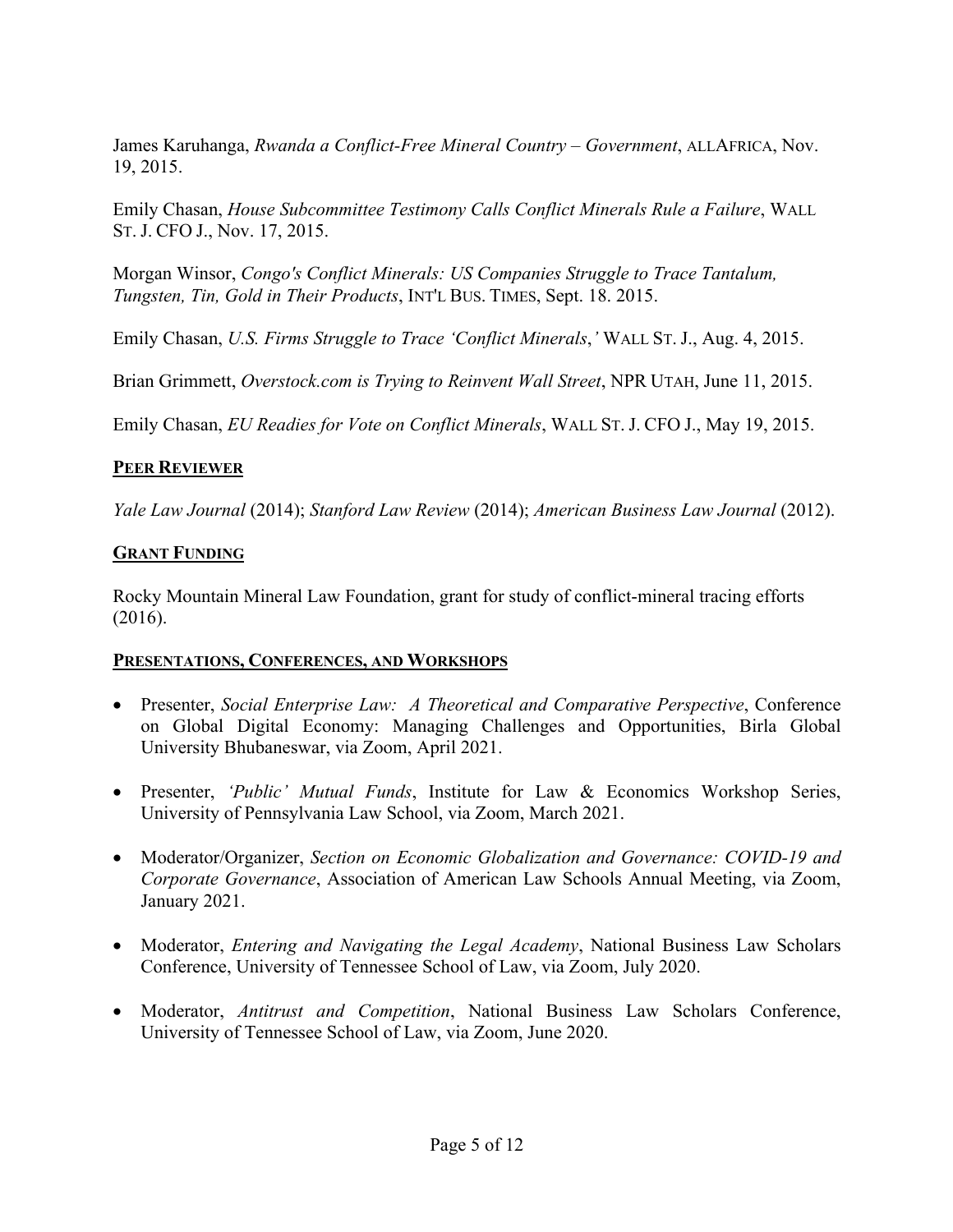- Presenter, *Social Enterprise Law: A Theoretical and Comparative Perspective*, Deals Conference, Park City, Utah, March 2020.
- Presenter, *Social Enterprise Law: A Theoretical and Comparative Perspective*, Symposium on Corporate Social Responsibility: Maximizing Shareholder and Community Returns, Ohio State Law School, Columbus, Ohio, February 2020.
- Discussant, *Decline of America's Public Markets*, Federalist Society and Regulatory Transparency Project, January 2020.
- Panelist, *Globalization, Sustainability, and Firm Cultures*, Association of American Law Schools Annual Meeting, New Orleans, Louisiana, January 2019.
- Presenter, *Venture Exchanges*, Faculty Scholarship Colloquium, University of San Diego School of Law, San Diego, California, October 2018.
- Presenter, *De Facto Shareholder Primacy*, National Business Law Scholars Conference, University of Georgia, Athens, Georgia, June 2018.
- Presenter, *De Facto Shareholder Primacy*, Faculty Scholarship Colloquium, University of San Diego School of Law, San Diego, California, April 2018.
- Presenter, *De Facto Shareholder Primacy*, Deals Conference, Park City, Utah, March 2018.
- Presenter, *De Facto Shareholder Primacy*, Regulation and Markets Workshop, Boston College School of Law, Boston, Massachusetts, February 2018.
- Presenter, *De Facto Shareholder Primacy*, Faculty Scholarship Workshop Series, University of Washington School of Law, Seattle, Washington, September 2017.
- Presenter, *De Facto Shareholder Primacy*, Faculty Scholarship Workshop Series, Seattle University School of Law, Seattle, Washington, September 2017.
- Presenter, *Should Mutual Funds Invest in Startups? A Case Study of Fidelity Magellan Fund's Investments in Unicorns (and other Startups) and the Regulatory Implications*, National Business Law Scholars Conference, University of Utah, S.J. Quinney College of Law, Salt Lake City, Utah, June 2017.
- Presenter, *Should Mutual Funds Invest in Startups?*, The Role of Law in Promoting Entrepreneurship, University of North Carolina School of Law, Chapel Hill, North Carolina, October 2016.
- Presenter, *Cost-Benefit Analysis and the Conflict Minerals Rule*, National Business Law Scholars Conference, University of Chicago Law School, Chicago, Illinois, June 2016.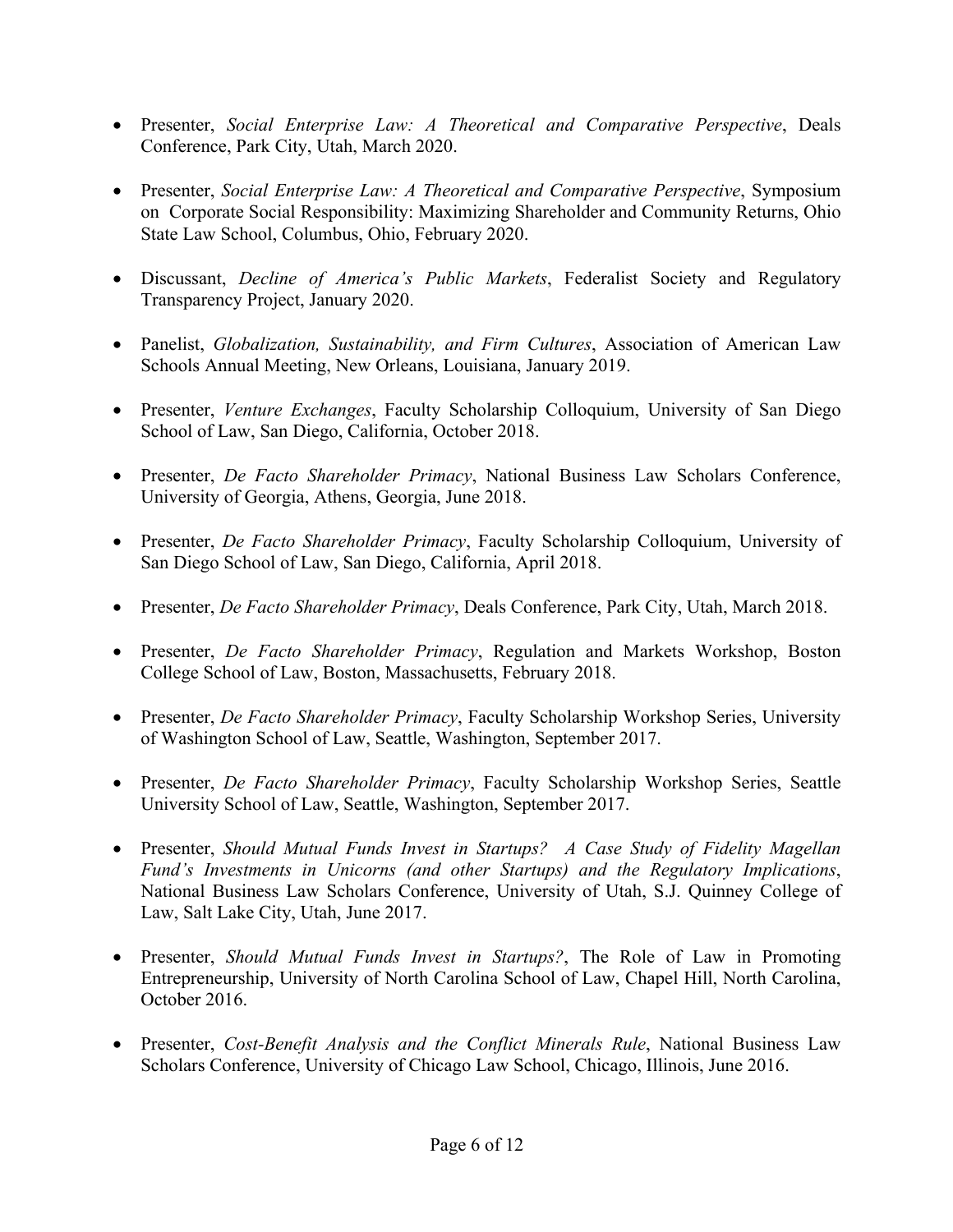- Presenter, *Regulating Venture Exchanges: Listing Standards, Market Microstructure, and Investor Protection*, Law and Entrepreneurial Action Conference, Brigham Young University, J. Reuben Clark School of Law, Provo, Utah, February 2016.
- Presenter, *The Essential Role of Organizational Law Revisited*, Law and Entrepreneurship Conference, University of San Diego, San Diego, California, January 2016.
- Co-organizer, *2015 Utah Law Review Symposium: Legal Innovation and Modern Entrepreneurship*, University of Utah, S.J. Quinney College of Law, Salt Lake City, Utah, October 2015.
- Moderator, *Corporate and Securities Law: Enabling or Disabling Entrepreneurship*, 2015 Utah Law Review Symposium, S.J. Quinney College of Law, Salt Lake City, Utah, October 2015.
- Moderator, *Retail and Accredited Investor Crowdfunding*, 2015 Utah Law Review Symposium, University of Utah, S.J. Quinney College of Law, Salt Lake City, Utah, October 2015.
- Presenter, *The Knightian Firm*, Law and Entrepreneurship Colloquium, Brigham Young University, J. Reuben Clark School of Law, Provo, Utah, September 2015.
- Discussant, *Recent Developments in Securities Regulation*, Southeastern Association of Law Schools Annual Meeting, Boca Raton, Florida, July 2015.
- Presenter, *The Conflict Minerals Experiment*, National Business Law Scholars Conference, Seton Hall University School of Law, Newark, New Jersey, June 2015.
- Distinguished Faculty Speaker, Class of 2015 Graduation Dinner, University of Utah, S.J. Quinney College of Law, Salt Lake City, Utah, May 2015.
- Presenter, *The Conflict Minerals Experiment,* Southern California Law and Social Science Forum, USC Gould School of Law, Los Angeles, California, March 2015.
- Presenter/Panelist, *Roundtable: Perspectives on 'More Than You Wanted to Know: The Failure of Mandated Disclosure' by Omri Ben-Shahar and Carl Schneider*, 10<sup>th</sup> International Conference on Contracts, University of Nevada, Las Vegas, William S. Boyd School of Law, Las Vegas, Nevada, February 2015.
- Presenter/Panelist, *Jumpstarting a Research Agenda*, Rocky Mountain Junior Scholars Forum, University of Utah, S.J. Quinney College of Law, Salt Lake City, Utah, November 2014.
- Moderator, *Debate on Corporate Personhood*, 31<sup>st</sup> Annual Jefferson B. Fordham Debate, University of Utah, S.J. Quinney College of Law, Salt Lake City, Utah, October 2014.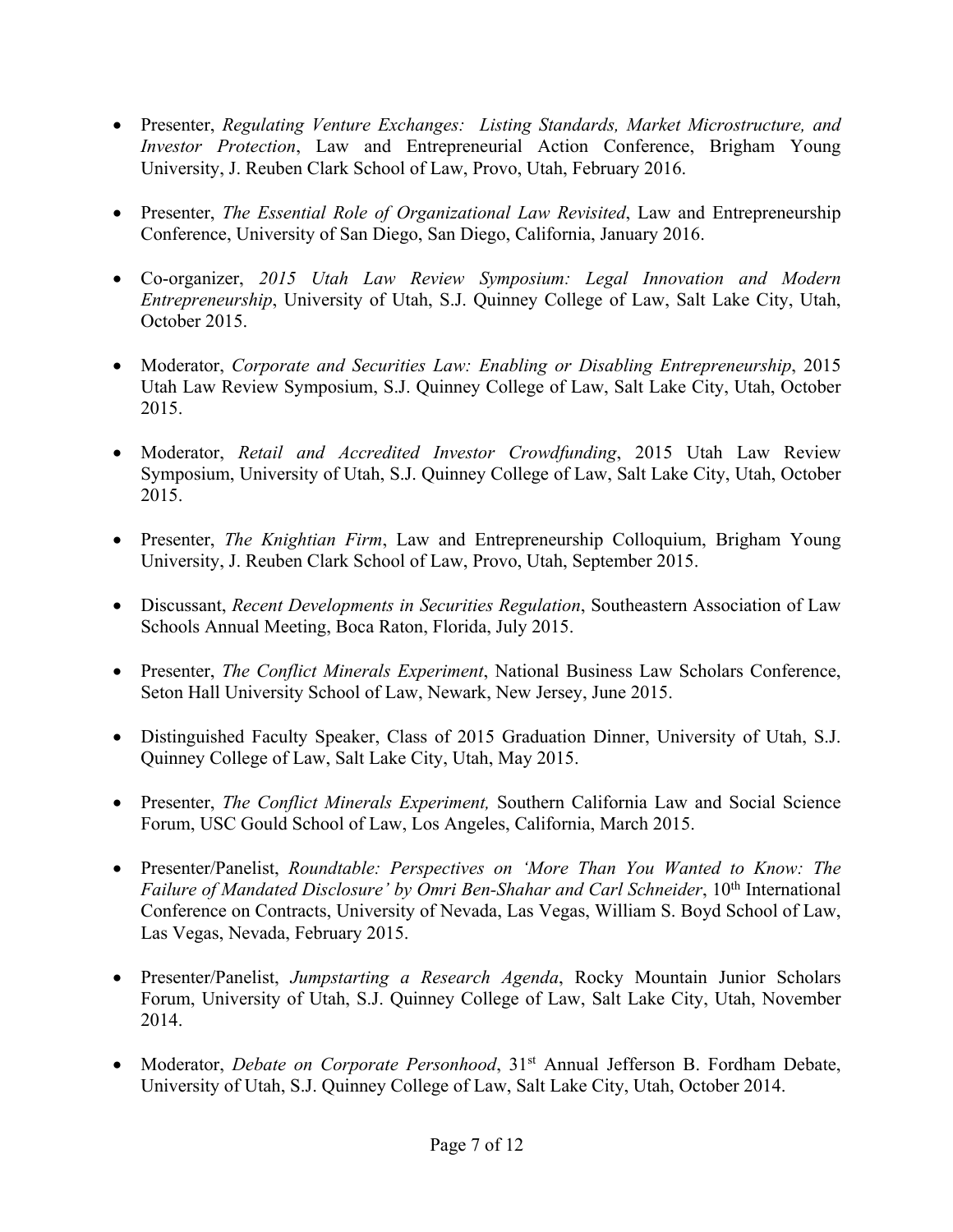- Presenter, *Faculty Welcome to the 1L Class*, University of Utah, S.J. Quinney College of Law, Salt Lake City, Utah, August 2014.
- Presenter, *The Corporatization of Personhood*, National Business Law Scholars Conference, Loyola Law School, Los Angeles, California, June 2014.
- Presenter/Panelist, *The Corporatization of Personhood*, Law and Society Association Annual Meeting, Minneapolis, Minnesota, May 2014.
- Presenter/Panelist, *Problem-Oriented Scholarship*, Law and Society Association Annual Meeting, Minneapolis, Minnesota, May 2014.
- Organizer/Panelist, *Modern Securities Litigation and Halliburton*, University of Utah, S.J. Quinney College of Law, Salt Lake City, Utah, March 2014.
- Presenter, *The Corporatization of Personhood*, Faculty Workshop, University of Utah, S.J. Quinney College of Law, Salt Lake City, Utah, February 2014.
- Presenter, *Business and Commercial Law*, Centennial Scholarship Symposium, University of Utah, S.J. Quinney College of Law, Salt Lake City, Utah, September 2013.
- Presenter/Panelist, *An Assessment of the IPO On-Ramp*, 2013 Utah Securities and Investment Conference, Salt Lake City, Utah, June 2013.
- Presenter/Panelist, *The Law and Economics of Scaled Equity Market Regulation*, Law and Society Association Annual Meeting, Boston, Massachusetts, May 2013.
- Presenter, *The Law and Economics of Scaled Equity Market Regulation*, Junior Faculty Exchange Workshop, University of Nevada, Las Vegas, William S. Boyd School of Law, Las Vegas, Nevada, April 2013.
- Moderator, *Assessing the Legislative and Regulatory Answers to Economies in Crisis*, Rolapp Scholar Symposium, University of Utah, S.J. Quinney College of Law, Salt Lake City, Utah, March 2013.
- Co-organizer, Co-moderator, Presenter/Panelist, *Hot Topic Program — "Jobs," the JOBS Act, and the Future of Small Business Finance and the U.S. Equity Markets*, Association of American Law Schools Annual Meeting, New Orleans, Louisiana, January 2013.
- Presenter, *The Twilight of Equity Liquidity*, Rocky Mountain Junior Scholars Forum, University of Utah, S.J. Quinney College of Law, Salt Lake City, Utah, September 2012.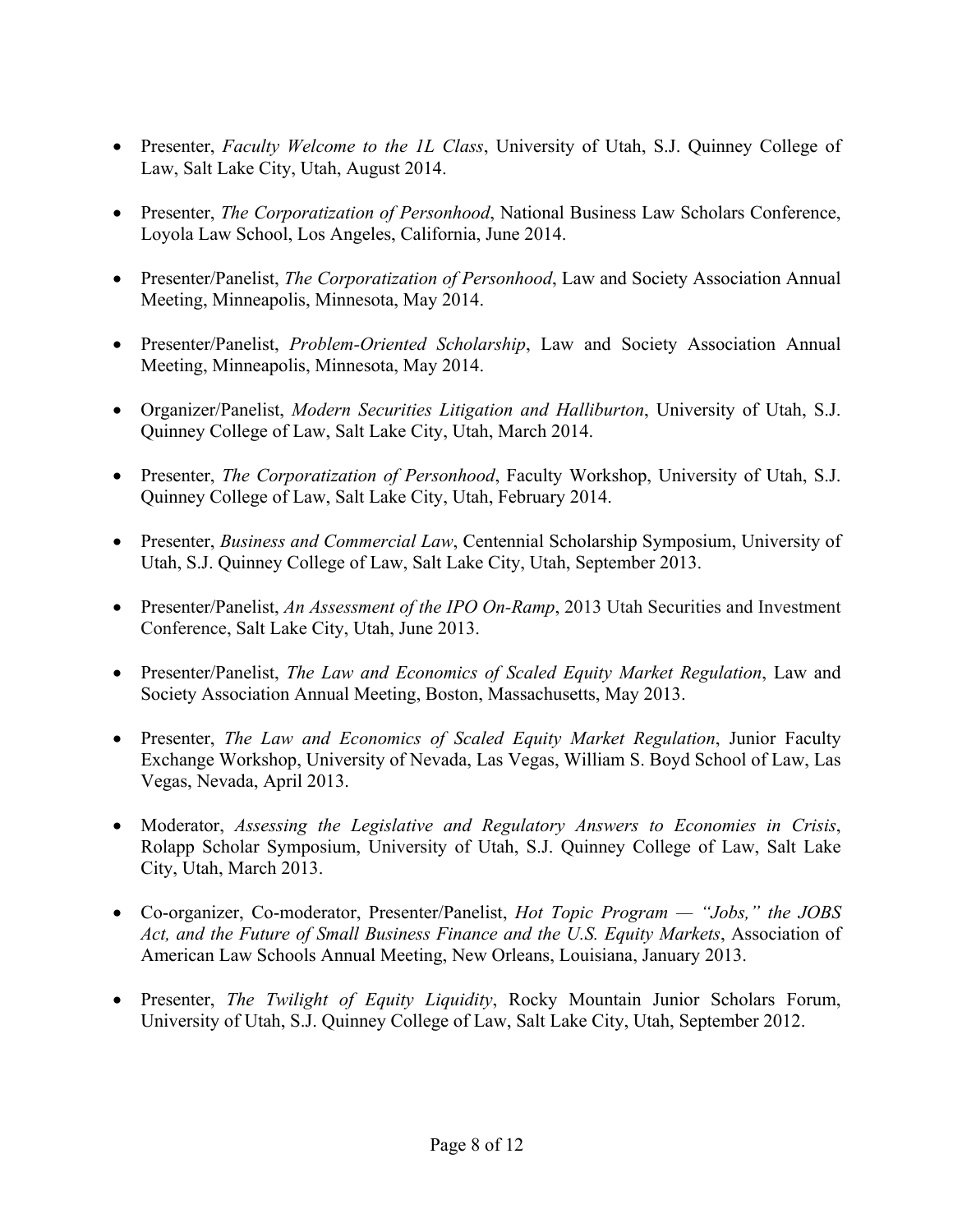- Panelist, *The Relationship Between Business and Regulation*, Federalist Society Speaker Series, University of Utah, S.J. Quinney College of Law, Salt Lake City, Utah, September 2012.
- Presenter, *The Twilight of Equity Liquidity*, Southeastern Association of Law Schools Annual Meeting, Amelia Island, Florida, July 2012.
- Presenter/Panelist, *The Twilight of Equity Liquidity*, Law and Society Association Annual Meeting, Honolulu, Hawaii, June 2012.
- Presenter, *The Twilight of Equity Liquidity*, ASU Legal Scholars Conference, Arizona State University, Sandra Day O'Connor College of Law, Tempe, Arizona, March 2012.
- Presenter/Panelist, *Dodd-Frank and the Financial Collapse*, Association of American Law Schools Annual Meeting, Washington, DC, January 2012.
- Presenter/Panelist, *Corporate Governance and the Financial Collapse*, Association of American Law Schools Annual Meeting, Washington, DC, January 2012.
- Presenter, *Rethinking 401(k)s*, Annual Meeting of the Society of Socio-Economists, Washington, DC, January 2012.
- Discussant, *Mutual-Fund Regulation and Governance*, Corporate Governance Seminar, University of San Diego School of Law, San Diego, California, October 2011.
- Presenter, *Shadow Markets and the Structure of Securities Law*, Southeastern Association of Law Schools Annual Meeting, Hilton Head, South Carolina, July 2011.
- Discussant, *Dodd-Frank One Year Later*, Southeastern Association of Law Schools Annual Meeting, Hilton Head, South Carolina, July 2011.
- Presenter/Panelist, *Rethinking 401(k)s*, Law and Society Association Annual Meeting, San Francisco, California, June 2011.
- Presenter, *Rethinking 401(k)s*, Southwest/West Junior Law Faculty Workshop, Arizona State University, Sandra Day O'Connor College of Law, Tempe, Arizona, March 2011.
- Presenter, *Jones v. Harris Associates*, SCOTUS Wrap-up, California Western School of Law, San Diego, California, September, 2010.
- Presenter/Panelist, *Fairness, Utility, and Market Risk*, Law and Society Association Annual Meeting, Chicago, Illinois, May 2010.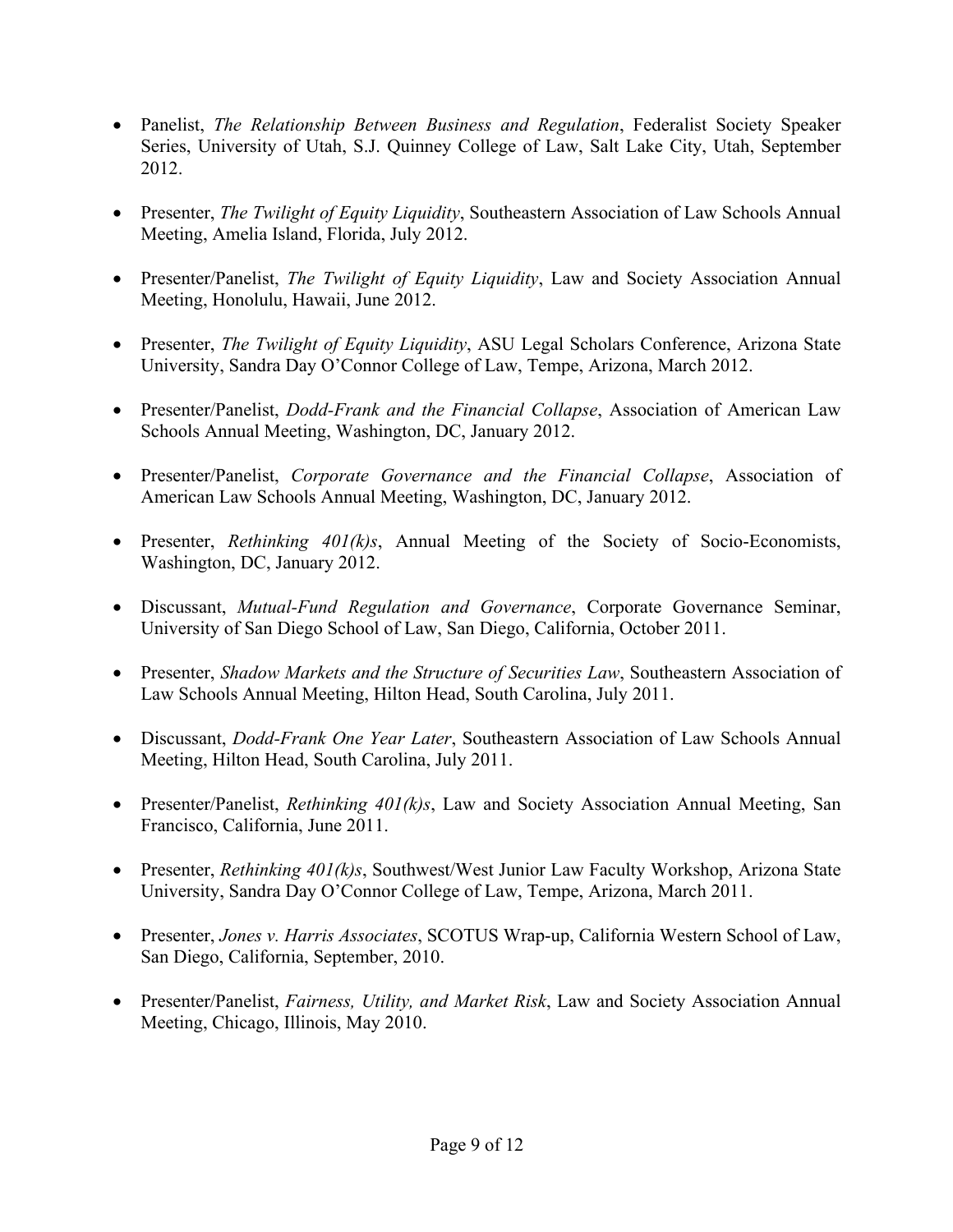- Moderator, *Negotiating the Licensing Agreement*, Expanding into Global Markets Through Transborder Licensing, California Western School of Law, San Diego, California, April 2010.
- Presenter, *Fairness, Utility, and Market Risk*, Southwest/West Junior Law Faculty Workshop, Arizona State University, Sandra Day O'Connor College of Law, Tempe, Arizona, March 2010.
- Presenter/Panelist, *Investor Sophistication and the SEC*, Law and Society Association Annual Meeting, Denver, Colorado, May 2009.
- Presenter, *Reconceptualizing Investment Management Regulation*, Southern California Junior Law Faculty Workshop, California Western School of Law, San Diego, California, October 2008.
- Presenter/Panelist, *Reconceptualizing Investment Management Regulation*, Law and Society Association Annual Meeting, Montreal, Canada, May 2008.
- Presenter, *Workplace Rights and Illegal Immigration: How Implied Repeal Analysis Cuts Through the Haze of* Hoffman Plastic*, its Predecessors and its Progeny*, Work, Welfare and Justice Seminar, University of San Diego School of Law, San Diego, California, January 2008.

#### **PRIOR ACADEMIC APPOINTMENTS**

## **California Western School of Law**, San Diego, CA

| Positions | <i>Associate Professor of Law</i>                                           | $2010 - 2012$ |
|-----------|-----------------------------------------------------------------------------|---------------|
|           | Assistant Professor of Law                                                  | $2009 - 2010$ |
|           | <b>Academic and Teaching Fellow</b>                                         | $2007 - 2009$ |
| Courses   | Contracts I; Contracts II; Business Organizations; Business Entity Finance; |               |

# **Chapman University School of Law**, Orange, CA

Entertainment Law

| Position | <i>Adjunct Professor of Law</i>                    | $2004 - 2006$ |
|----------|----------------------------------------------------|---------------|
| Course   | Agency, Partnerships & Limited Liability Companies |               |

#### **PRACTICE EXPERIENCE**

## **Universal Music Group**, Los Angeles, CA

*General Counsel (Fontana Distribution)* 2006 – 2007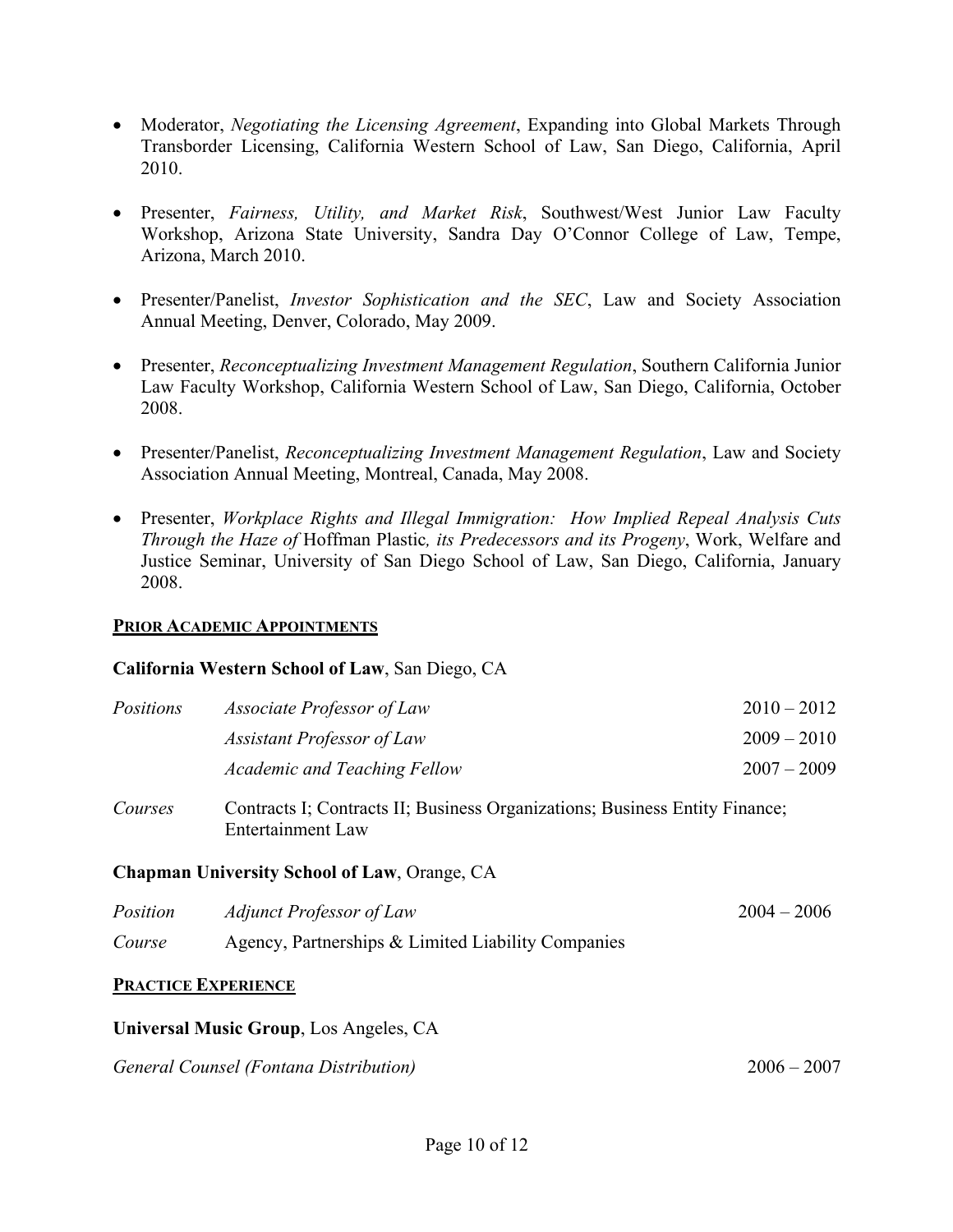| Munger, Tolles & Olson LLP, Los Angeles, CA |               |  |  |
|---------------------------------------------|---------------|--|--|
| Corporate Associate                         | $2002 - 2004$ |  |  |
| Summer Associate                            | 2001          |  |  |
| Gibson, Dunn & Crutcher LLP, Irvine, CA     |               |  |  |

*Summer Associate* 2001, 2000

# **ACADEMIC SERVICE**

# **S.J. Quinney College of Law**

Adjunct Appointments Committee (Chair, 2020 – Present); Tenured Faculty Review Committee (2020 – Present); Faculty Recruitment Committee (Chair, 2019 – 2020); Faculty Development Committee (2019 – 2020); Moot-Court Committee (2013 – Present); Advisor, Business Law Society (2013 – Present); Career-Line and Adjunct Faculty Review Committee (Chair, 2018 – 2019); Programs Committee (Member, 2013 – 2014, 2017 – 2019) (Chair, 2016 – 2017) (Vice Chair,  $2015 - 2016$ ; Readmissions Committee (2017 – 2018); Law and Society Association Faculty Liaison (2015 – 2017); Curriculum Committee (2016 – 2017); Faculty Recruitment Committee (2015 – 2016); Faculty Development Committee (2015 – 2016); ABA Site Visit Committee (2014 – 2015); RPT Standards Revisions Ad Hoc Committee (2014 – 2015); Technology Committee (2013 – 2014); Curriculum Committee (2012 – 2014); Admissions Committee (2012 – 2013)

# **University of Utah**

University Academic Senate (2019 – Present); University Teaching Committee (2015 – 2018) (elected by University Academic Senate)

## **California Western School of Law**

Advisor, Business Law Society (2011 – 2012); Faculty Development Committee (Co-chair, 2011 – 2012) (Member, 2010 – 2011); Law School Representative, Consortium for Innovative in Legal Education (2010 – 2012); Advisor, Business Law and Practice Area of Concentration (2009 – 2012); Mentor, Adjunct Faculty (2009 – 2012); Faculty Appointments Committee (2009  $-2010$ 

## **OTHER SERVICE AND AFFILIATIONS**

• Planning Committee Member, National Business Law Scholars Conference (2015 – Present). Hosted the conference in June 2017.

*Corporate Counsel* 2004 – 2006